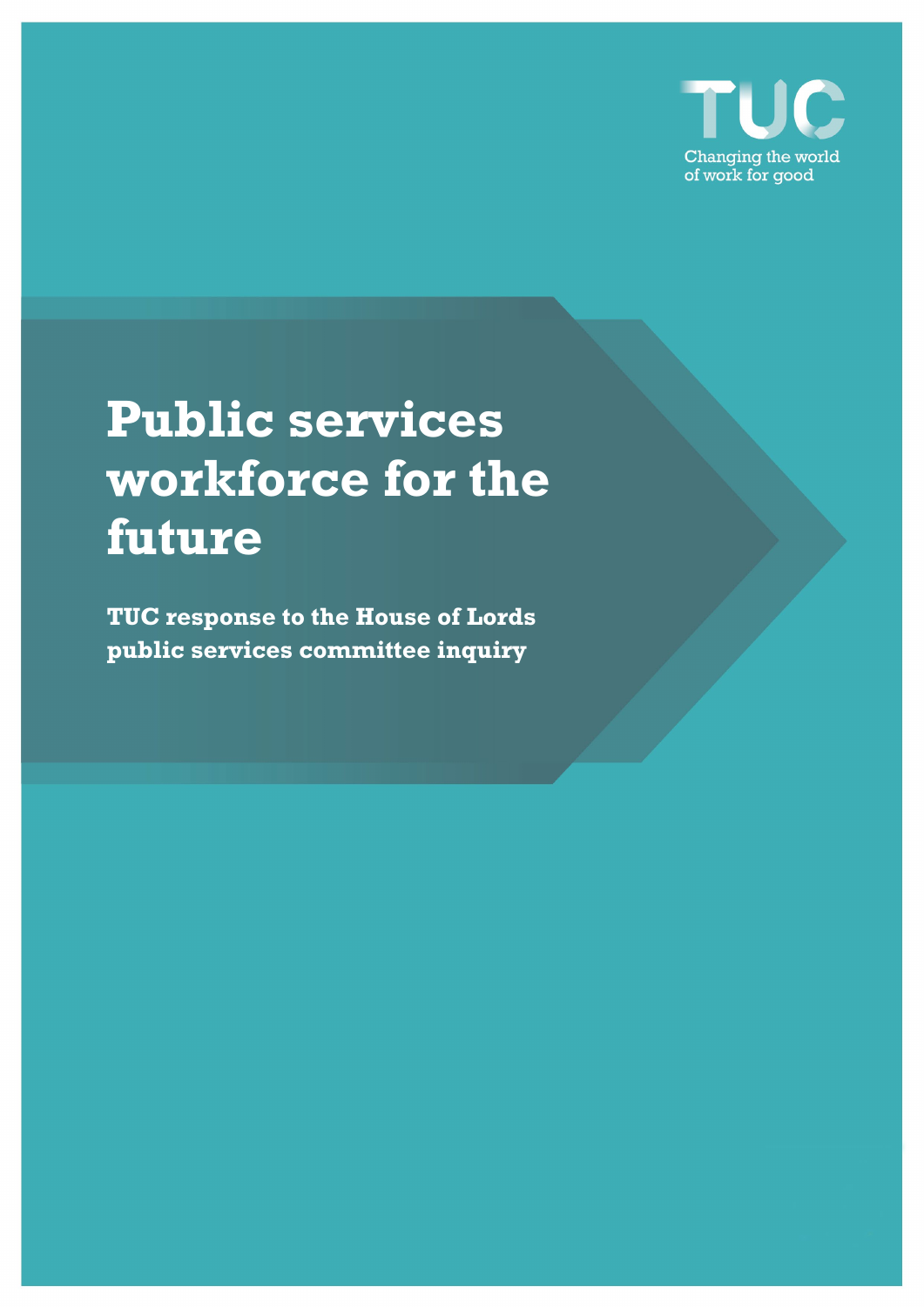## **Introduction**

The Trades Union Congress (TUC) is the voice of Britain at work. We represent more than 5.5. million working people in 48 unions across the economy. We campaign for more and better jobs and a better working life for everyone, and we support trade unions to grow and thrive.

Our affiliated trade unions represent full-time and part-time staff who provide public services, although they may be employed in both the public and private sectors. Unions play a key role in ensuring that the rights and interests of public service workers are represented and recognised. For example, we advocate the importance of strong collective bargaining rights, appropriate regulation and enforcement to ensure the protection of employment rights, as well as equality of treatment for all, regardless of factors such as race, religion, age, gender, disability, sexuality and access to financial resources.

We welcome the opportunity to respond to the House of Lord's public services committee inquiry. Public sector workers have gone above and beyond to keep essential services going during the pandemic. But they went into the crisis in a weakened position following a decade of cuts and government-imposed pay restraint.

TUC believes that the safety and security relies on strong, resilient and properly staffed public services, as confirmed during the pandemic. The best way to ensure this and deliver decent work in the public sector, is through collective bargaining between workers and employers – an effective way to drive up conditions, discuss recruitment and training, and ensure fair pay.

The TUC's response to the inquiry will focus on recruitment, retention and training. A summary of our recommendations can be found below.

## **Summary of recommendations**

To build a robust and resilient public service workforce fit for the future, government should take action to:

- 1. Ensure workers across the public sector are awarded a pay rise in 2022 and beyond that keeps pace with the cost of living and begins to reverse a decade of lost pay. This should be reflected in government submissions to the independent Pay Review Bodies as well as its own pay remit for central government departments.
- 2. Work with TUC and unions in the sector to develop a fully-funded, long-term workforce strategy with equitable access to training opportunities and a plan for direct public sector job creation.
- 3. End the out-sourcing of secure, good quality public sector jobs, making public ownership and in-house provision the default setting for public services.
- 4. Create a National Skills Taskforce that would bring together employers, unions and other key stakeholders along with government to take a long-term strategic approach to life-long learning.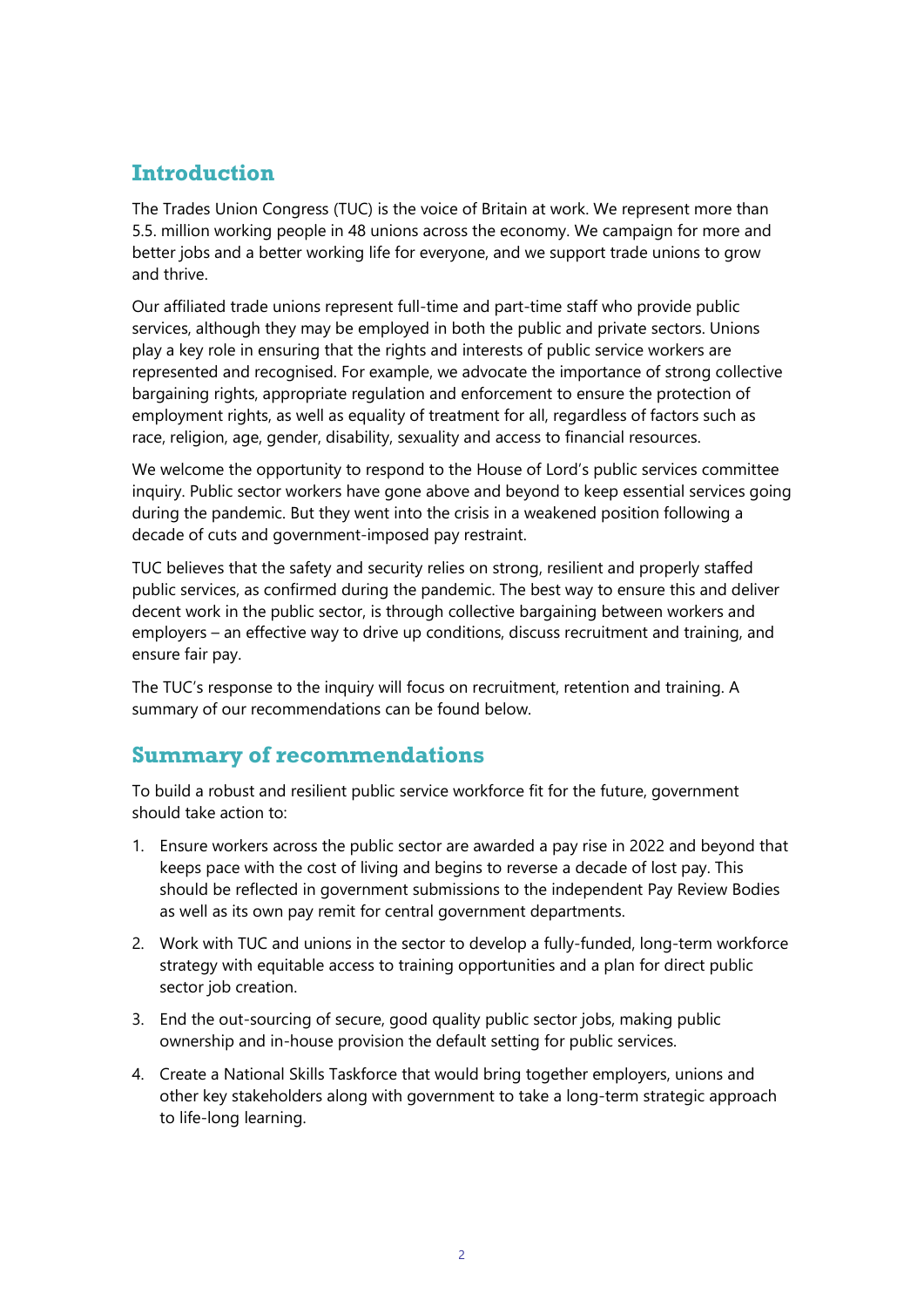5. The Prime Minister and his cabinet must publicly condemn the practice of briefing against civil servants when they occur and treat anonymous briefings in the same manner as leaks, including launching inquiries and taking action against perpetrators as necessary.

## **TUC response**

#### Fixing the immediate retention crisis

After a decade of government imposed-pay restraint, public sector workers find themselves at the sharp end of the cost-of-living crisis. In the 2020/21 spending review, the chancellor imposed a one-year public sector pay freeze, affecting all public sector workers except NHS staff and low paid directly employed workers. However, once inflation was taken into account, this was still a pay cut in real terms for many workers.

TUC analysis of ONS data<sup>[1](#page-2-0)</sup> shows in 2021, public sector workers fared the worst of any sector in terms of pay growth, with real pay down 1.6% in health, 4.6% in education and 4.2% in public administration (on CPI).

Low pay and excessive workloads are driving a recruitment and retention crisis in the sector. Vacancy rates in health and social care have reached record highs, 10.5 per cent<sup>[2](#page-2-1)</sup> and 9.5 per cent<sup>[3](#page-2-2)</sup> respectively. In education, retention rates have reached a historic low - just two-thirds of early-career teachers (67 per cent) remain in the profession after 5 years<sup>[4](#page-2-3)</sup>.

Staff shortages put huge strain on those who remain as they try to plug the gaps, fuelling excessive workloads and long-working hours. This undermines the quality of our public services, and leads to high attrition and absenteeism rates.

To enable employers in the public sector to hold on to the staff it desperately needs, public service workers need pay rises that keep pace with the soaring cost of living and reverse a decade of lost pay. This should be reflected in government submissions to the independent Pay Review Bodies as well as its own pay remit for central government departments.

### Meeting the rising need of an ageing, growing population

In order to recruit the workforce required to meet the rising needs of a growing, ageing population, the government should work with employers and unions to design and implement a fully-funded workforce strategy that restores pay, identifies current and future

<span id="page-2-0"></span><sup>&</sup>lt;sup>1</sup> TUC (2022) Jobs and recovery monitor, #10, 'Wage squeeze continues'[: https://www.tuc.org.uk/research](https://www.tuc.org.uk/research-analysis/reports/jobs-and-recovery-monitor-wage-squeeze-continues)[analysis/reports/jobs-and-recovery-monitor-wage-squeeze-continues](https://www.tuc.org.uk/research-analysis/reports/jobs-and-recovery-monitor-wage-squeeze-continues)

<span id="page-2-1"></span><sup>&</sup>lt;sup>2</sup> NHS digital (2021[\) https://digital.nhs.uk/data-and-information/publications/statistical/nhs-vacancies](https://digital.nhs.uk/data-and-information/publications/statistical/nhs-vacancies-survey/april-2015---september-2021-experimental-statistics)[survey/april-2015---september-2021-experimental-statistics](https://digital.nhs.uk/data-and-information/publications/statistical/nhs-vacancies-survey/april-2015---september-2021-experimental-statistics)

<span id="page-2-2"></span><sup>3</sup> Skills for Care (2022) [https://www.skillsforcare.org.uk/Adult-Social-Care-Workforce-Data/Workforce](https://www.skillsforcare.org.uk/Adult-Social-Care-Workforce-Data/Workforce-intelligence/publications/Topics/COVID-19/Vacancy-information-monthly-tracking.aspx)[intelligence/publications/Topics/COVID-19/Vacancy-information-monthly-tracking.aspx](https://www.skillsforcare.org.uk/Adult-Social-Care-Workforce-Data/Workforce-intelligence/publications/Topics/COVID-19/Vacancy-information-monthly-tracking.aspx)

<span id="page-2-3"></span><sup>4</sup> Education Policy Institute (2021) [https://epi.org.uk/publications-and-research/local-pay-and-teacher](https://epi.org.uk/publications-and-research/local-pay-and-teacher-retention-in-england/#:%7E:text=Early%2Dcareer%20teachers%20have%20very,down%20from%2072%25%20in%202010)[retention-in-](https://epi.org.uk/publications-and-research/local-pay-and-teacher-retention-in-england/#:%7E:text=Early%2Dcareer%20teachers%20have%20very,down%20from%2072%25%20in%202010)

[england/#:~:text=Early%2Dcareer%20teachers%20have%20very,down%20from%2072%25%20in%202010.](https://epi.org.uk/publications-and-research/local-pay-and-teacher-retention-in-england/#:%7E:text=Early%2Dcareer%20teachers%20have%20very,down%20from%2072%25%20in%202010)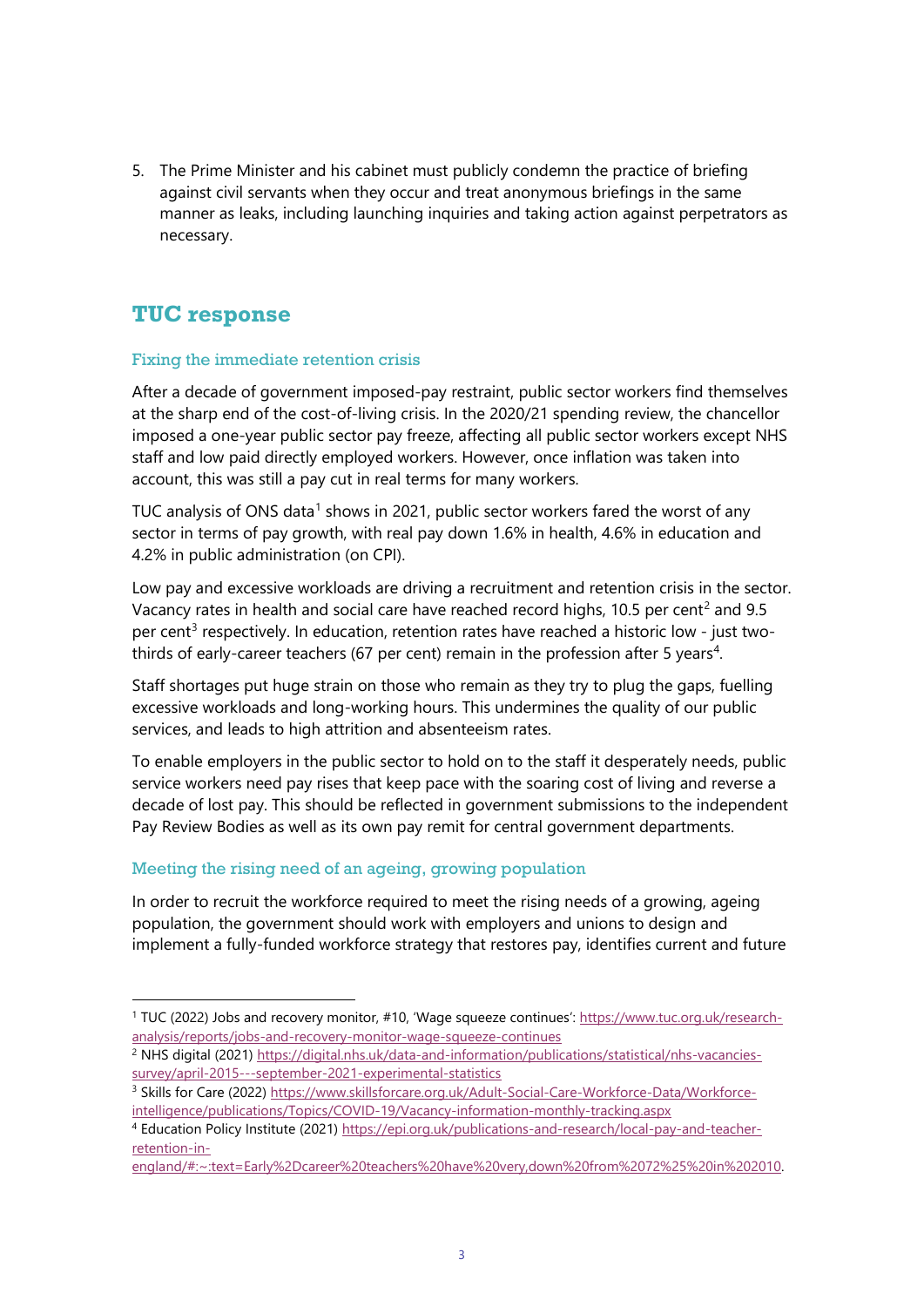training needs, and includes a plan for direct public sector job creation. As a minimum, a plan for direct public sector job growth should create 600,000 jobs:

- 135,000 jobs in the NHS, filling 100,00 immediate hospital vacancies, making progress towards future staffing needs (an estimated staff shortfall of 2[5](#page-3-0)0,000 by 2030<sup>5</sup>) and recruiting 5,000 GPs.
- 220,000 jobs in Social Care 120,00 to meet immediate need and 100,000 towards longer-term need.
- 110,000 jobs in local government to respond to the 250,000 jobs lost since 2010.
- 80,000 jobs in education (20,000 secondary, 20,000 primary and 40,000 support) to meet the rapid increase in pupils.
- 50,000 jobs in the civil service, halting all planned redundancies and outsourcing programmes.

Increasing capacity in the sector will ensure our public services have the capacity to deliver on the government's net zero ambitions, clear backlogs and meet the rising needs of an ageing, growing population.

### Training and skills

Access to learning and development on a regular basis is key to supporting people to fulfil their potential and develop their career opportunities. The demands of our public services mean that it is now more important than ever for the workforce to be given regular opportunities to update their skills to support their career progression, keep pace with technology change, reskill those whose jobs are at risk, or develop new skills to support change in the workplace and productivity.

Good learning and progression practices start with organisations seeing it as an integral part of effective workforce planning, which can be strengthened with constructive trade union engagement. In the public sector, trade unions have played a major role in negotiating collective agreements on training, such as the NHS knowledge and skills framework within Agenda for Change.

The TUC is calling for a new national lifelong learning and skills strategy based on a vision of a high-skill economy, where workers can quickly gain both transferable and specialist skills to build their job prospects. The government should lead by example in its role as an employer and showcase the positive impact this can have on the workforce and the wider economy.

The focus should be on equipping workers with the digital skills needed to deliver on the government's ambition for 'digital by default' public services, providing training for those whose jobs are at risk due to automation and as we transition to net zero, and increasing access to upskilling and retraining opportunities to help more public sector workers progress in their careers.

<span id="page-3-0"></span><sup>5</sup> Nuffield Trust (2020) [https://www.nuffieldtrust.org.uk/news-item/staffing-shortfall-of-almost-250-000](https://www.nuffieldtrust.org.uk/news-item/staffing-shortfall-of-almost-250-000-by-2030-is-major-risk-to-nhs-long-term-plan-experts-warn) [by-2030-is-major-risk-to-nhs-long-term-plan-experts-warn](https://www.nuffieldtrust.org.uk/news-item/staffing-shortfall-of-almost-250-000-by-2030-is-major-risk-to-nhs-long-term-plan-experts-warn)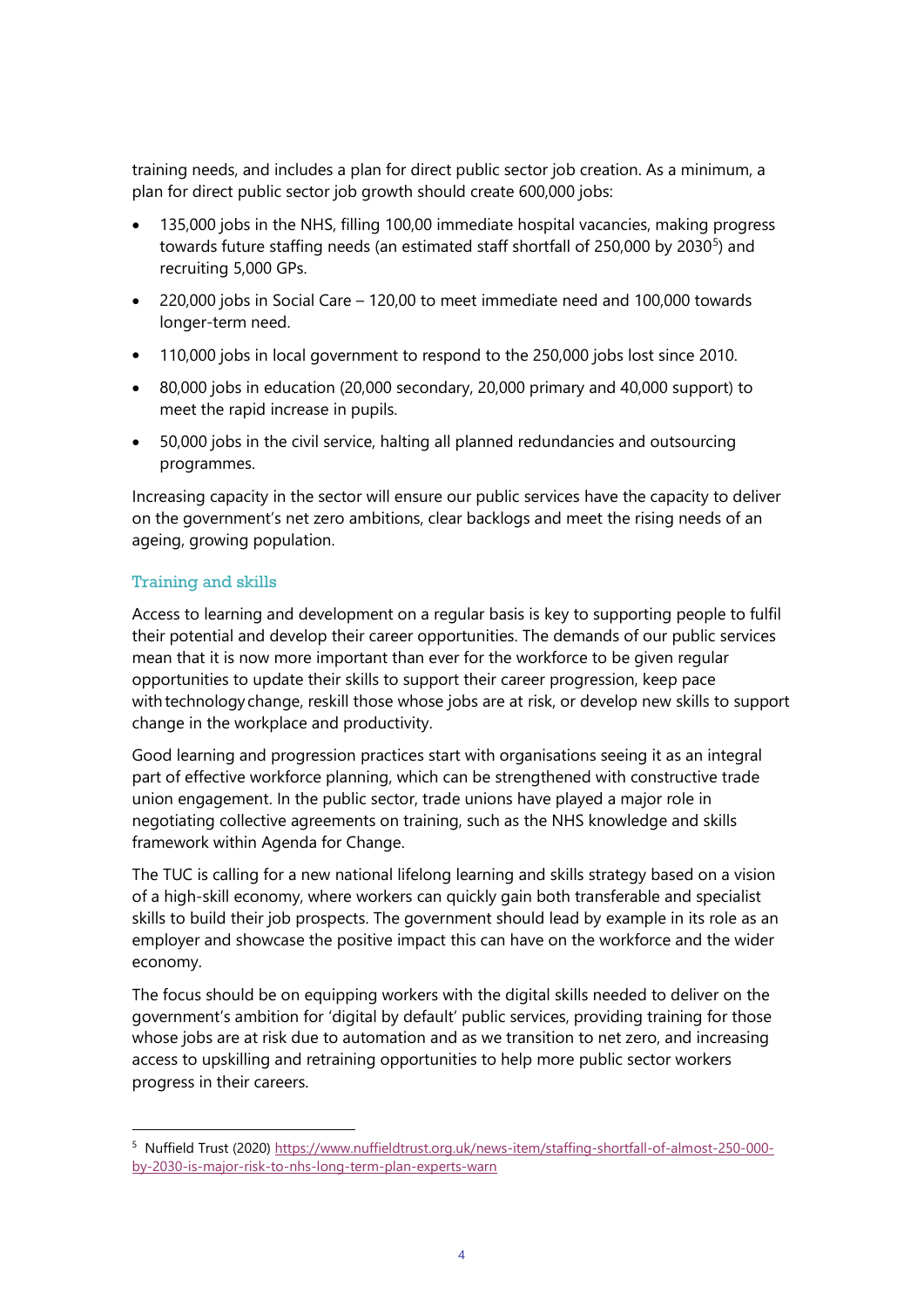A strategic approach could be delivered at pace by a National Skills Taskforce that would bring together employers, unions and other key stakeholders along with government. There are four key areas of reform that should be at the heart of a lifelong learning and skills strategy to address these challenges:

- A significant boost to investment in learning and skills by both the state and employers is essential.
- People should have access to fully-funded learning and skills entitlements and new workplace training rights throughout their lives, expanding opportunities for upskilling and retraining.
- Expand access to high quality apprenticeships for all young people wishing to take up this option.
- Government should also restore funding for the successful Union Learning Fund.

#### A diverse and world-leading workforce

The public sector has a diverse and world-leading workforce. In 2021, the public sector employed 30.3 per cent of all workers in the UK $<sup>6</sup>$  $<sup>6</sup>$  $<sup>6</sup>$ . Historically, public sector workplaces have</sup> benefitted from high levels of unionisation and collective bargaining. This resulted in gains for the workforce in terms of pay, job security and working conditions that make the public sector are more attractive place to work.

In the public sector, trade unions negotiate enhanced workplace policies that make the world of work better for women, BME and disabled workers. This includes rights to flexible work, paid carers leave and for increased access to workplace training. As a result, the public sector remains a larger employer of women than the private sector<sup>[7](#page-4-1)</sup>. Disabled people are more likely to be working in the public sector than non-disabled workers<sup>[8](#page-4-2)</sup>. In almost every ethnic group, the largest percentage of workers were employed in the public sector. Black workers were the group most likely to work in the public sector, with 42.3 per cent of black workers employed in public administration, education and health sectors<sup>[9](#page-4-3)</sup>.

However, these hard-won gains have been undermined by the increase in outsourcing of jobs and contracts in the sector. Across health, social care, education, the justice system and in local government, huge numbers of jobs predominantly carried out by women, disabled and BME workers have been outsourced.

Many outsourced workers in the public sector miss out on the basic rights and protections directly employed staff receive, such as the right to sick pay and secure employment. This is because cost savings are made at the expense of the workforce, managed by the outsourced contractor in ways that off-loads risk to others – through the suppression of

<span id="page-4-0"></span><sup>6</sup> Gov.uk (2020) [https://www.ethnicity-facts-figures.service.gov.uk/work-pay-and-](https://www.ethnicity-facts-figures.service.gov.uk/work-pay-and-benefits/employment/employment-by-sector/latest)

<span id="page-4-1"></span>[benefits/employment/employment-by-sector/latest](https://www.ethnicity-facts-figures.service.gov.uk/work-pay-and-benefits/employment/employment-by-sector/latest)

<sup>7</sup> ibid

<span id="page-4-2"></span><sup>8</sup> ONS (2022) [https://www.gov.uk/government/statistics/the-employment-of-disabled-people-2021/the](https://www.gov.uk/government/statistics/the-employment-of-disabled-people-2021/the-employment-of-disabled-people-2021)[employment-of-disabled-people-2021](https://www.gov.uk/government/statistics/the-employment-of-disabled-people-2021/the-employment-of-disabled-people-2021)

<span id="page-4-3"></span><sup>9</sup> ibid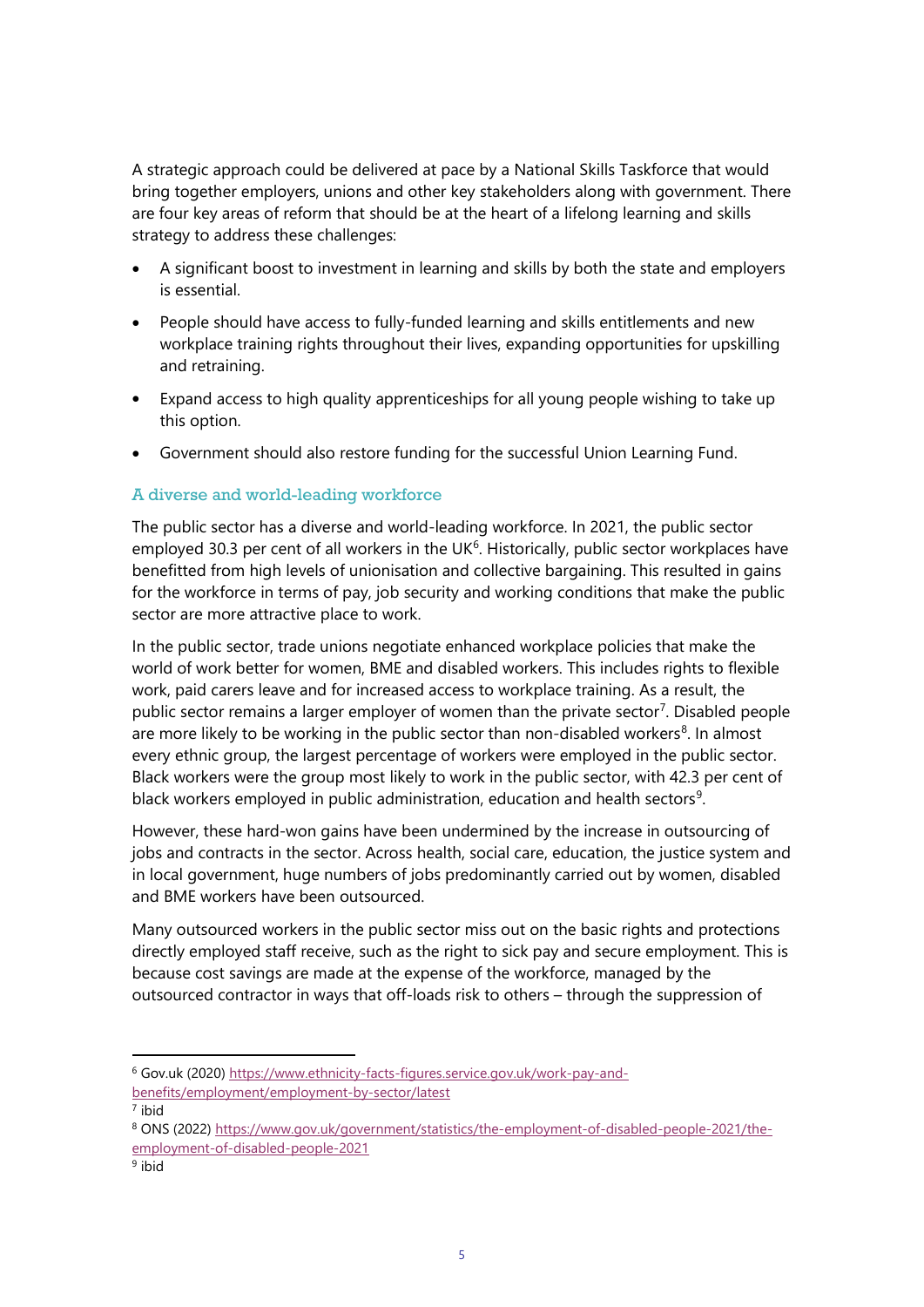wages, terms and conditions of the outsourced workforce, the use of insecure forms of employment in supply chains and the almost punitive treatment of sub-contractors.

This unsustainable and highly exploitative model of public service delivery must end. The best way to ensure the public sector attracts and retains a diverse workforce is to keep jobs in the public sector and increase trade union access to workplaces so that all workers benefit from collective bargaining between workers and employers. Doing so will ensure the public sector remains a source of good quality, secure employment for women, BME and disabled workers.

#### Progression and recognition for civil servants

In the civil service, the government could do more to attract and retain staff. As recognised by the senior salaries review board (SSRB), the lack of a credible and robust pay progression system has harmed recruitment and retention efforts<sup>[10](#page-5-0)</sup>. Civil servants are not rewarded for increasing effectiveness, developing capability or deepening expertise. The only way to secure higher pay is to change roles, either within or outside of the civil service, creating churn. Civil service trade unions and the senior salaries review body (SSRB) have issued repeat calls for ministers to act:

*"For some years we have therefore recommended that, as a priority, the Government should invest in and implement a credible, robust and simple pay progression system to help incentivise individuals to remain longer in post so that they may build expertise and be responsible for outcomes. We are confident that this investment would pay back quickly. Our recommendation has yet to be enacted."*

SSRB Forty-Third annual report on Senior Salaries 2021<sup>[11](#page-5-1)</sup>

To date, ministers have failed to take up the recommendation. Instead, the current government has adopted a model of routinely briefing against and undermining both the civil service and its senior leadership. Anonymous briefings, providing ministers with plausible deniability, undermine not only the careers and lives of individuals who are constitutionally unable to defend themselves, but represent a serious threat to the ability of civil servants to speak truth to power. Such high-profile attacks lead to a demoralised workforce and act as a deterrent to anyone considering a career in the civil service.

Leadership on this issue starts at the very top. The Prime Minister and his cabinet must publicly and repeatedly condemn the practice of briefing against civil servants when they occur and treat anonymous briefings in the same manner as leaks, including launching inquiries and taking action against perpetrators as necessary. In doing so, they can ensure the civil service remains an attractive place to work.

<span id="page-5-0"></span><sup>10</sup> SSRB (2021)

[https://assets.publishing.service.gov.uk/government/uploads/system/uploads/attachment\\_data/file/100900](https://assets.publishing.service.gov.uk/government/uploads/system/uploads/attachment_data/file/1009002/Senior_Salaries_Review_Body_Report_2021_Web_Accessible.pdf) 2/Senior Salaries Review Body Report 2021 Web Accessible.pdf

<span id="page-5-1"></span> $11<sup>''</sup>$